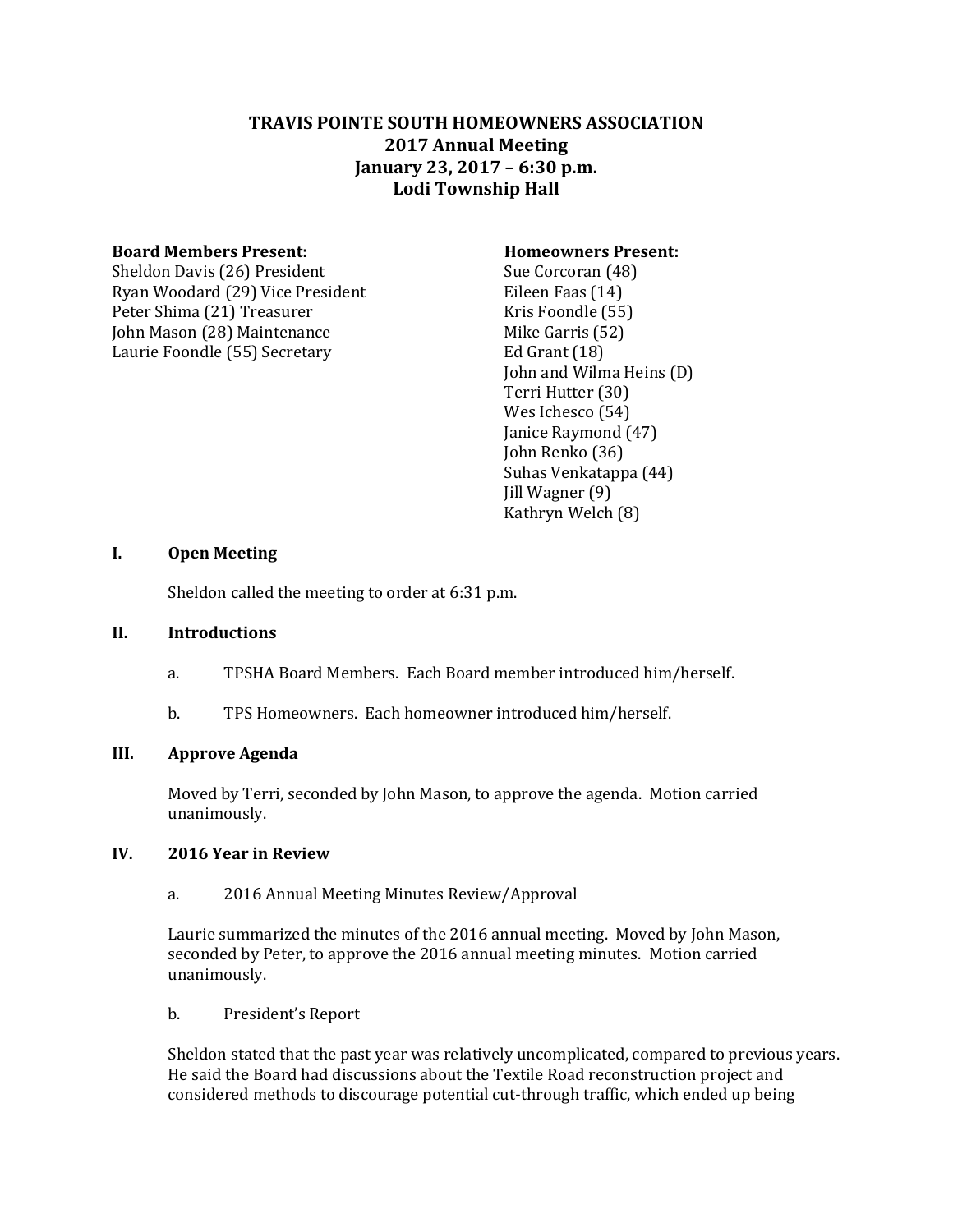necessary. The County Road Commission assisted with this by placing barricades at the south entrance, he said, which helped reduce the traffic. He believed the project was managed well.

Sheldon then recognized and expressed appreciation to Betty Katz for her generous donation to the pond maintenance fund to assist in removing the phragmites (tall grasses) around the ponds.

Sheldon thanked Ed Grant for the great deal of time he spent planting and maintaining the flowers in the flower boxes at both entrances, for coordinating replacement of the south entrance flower box, and for repairing/replacing segments of the fencing along Textile Road.

Sheldon also thanked Aaron Liepman and his sons for clearing the western property line at the north entrance, which was quite a demanding task. He said the Board is in the process of implementing an improvement plan for this area.

Sheldon then expressed his appreciation to Pete Shima for dedicating time to work on weed prevention in the area cleared by the Liepmans. He thanked Kathryn Welch for taking over the association's bookkeeping duties this year, complimenting her on a job well done. And he thanked Ryan Woodard for stepping up to serve on the Board after having just moved into the neighborhood.

Laurie read a thank you card sent by Olivia Ceperov and her children to express their appreciation to the Travis Pointe South residents for their generous donations following the fire in their home right before Christmas.

Sheldon announced the Travis Pointe South Facebook page, asking residents to visit the page and click to follow, and said he would continue to edit the page.

# c. Treasury Report

Pete thanked Sheldon for his service on the Board for the past two years. He then highlighted portions of the 2016 operating revenue and expenditures, stating that the total revenue of \$62,176 was slightly higher than budgeted due to the resident donations for pond maintenance, extra income from spring clean-up donations and checking account interest.

With regard to operating expenses, he said there was a significant cost savings on the electric bill, which was due to LED lighting having now been installed at both entrances, adding that, typically, the bill was \$700-\$800 and now it was more in the range of \$400- \$500/year. Under grounds maintenance, he said, \$2425 was budgeted but \$4203 was spent, which was due to the south entrance flower box replacement and new LED lighting at the north entrance. He stated that additional funds were spent on pond maintenance due to the treatment of the phragmites, and he noted that \$17,000 was budgeted for snow removal, but \$12,041 was the total amount spent. He stated that overall, the total amount budgeted for 2016 was \$60,215, and the total amount spent was \$59,344.

Pete stated that the road fund's balance at the end of 2016 was \$180,912, which reflected the \$5,000 spent on the crack sealing of half of the neighborhood roads. He said the other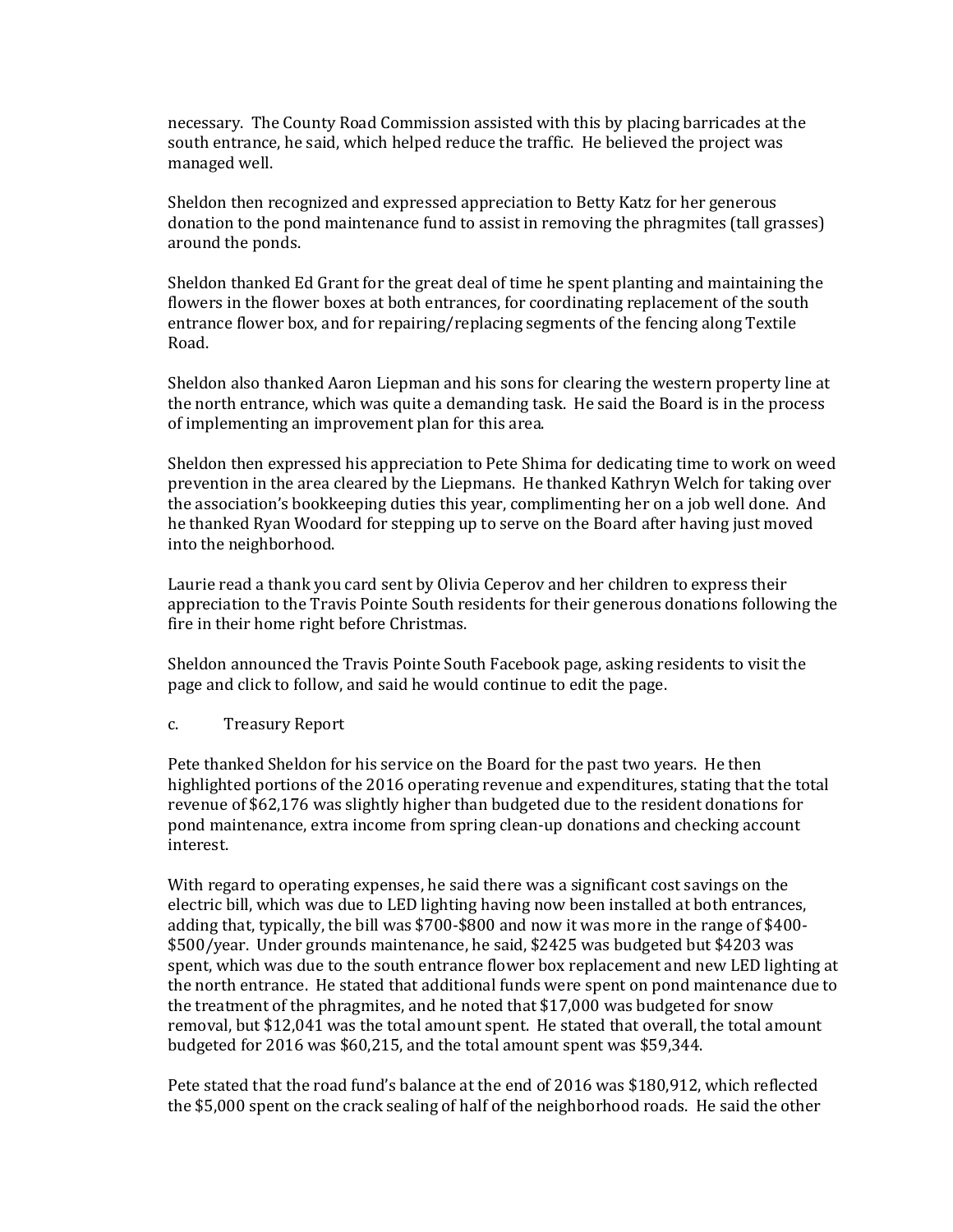half of the roads would be treated for crack sealing in 2017 and would cost about the same or a little higher. He said the cracks would need to be consistently treated until a point in the future when it would be more beneficial to take the money that would be spent on crack sealing and add it to the road fund, as the roads would need to be either capped or completely redone in approximately 10-15 years.

Terri noted that the TPSHA checking account balance (\$15,735) appeared to be in good shape.

Pete agreed, adding that the road fund checking account balance (\$122,462) and the road fund CD (\$58,451) were as well. He said the bank the association currently worked with no longer offered interest-bearing checking accounts and that he and Kathryn were looking into moving the checking accounts to a bank where interest could be earned.

Jill suggested using a local bank, such as Bank of Ann Arbor.

Pete thanked Kathryn for handling the association's bookkeeping responsibilities and helping him stay on track this past year.

Ed stated that there have been significant fluctuations in the snow removal budget in previous years. With \$12,000 being budgeted for snow removal in the new budget, he wondered where funds would come from if there were a heavy snow season resulting in higher snow removal costs. He thought one option would be to use the TPSHA checking account.

Sheldon stated that Kathryn prepared an analysis of snow removal costs for previous years, which has been helpful. He said if the budget for snow removal remained fixed, on average it would smooth out. He believed there would be seasons with heavier snow and thought it was a good idea to continue leaving the excess funds in the checking account.

Jill asked if excess snow removal funds had been placed in the road fund in the past.

Pete replied that this may have been done in previous years.

Kathryn believed it was important that the new Board understand that the excess funds in the checking account needed to be saved for a heavy snowfall season.

Sheldon stated that with regard to the road fund, dues have not been increased in years and, as a result, deposits into the road fund have not increased, yet the association will be starting to spend more on road maintenance as the roads age. One issue that may need to be investigated in the future, he said, was a special assessment to help pay for a road reconstruction project.

Wes asked about cutting back on the lawn maintenance budget, wondering whether there was less mowing around the east pond. He also confirmed that the grass along the drainage easement from Robal Court to the east pond was not being mowed.

Sheldon stated that the mowing season this past year was quite long; it began earlier and lasted longer. He also stated that the easement was not mowed.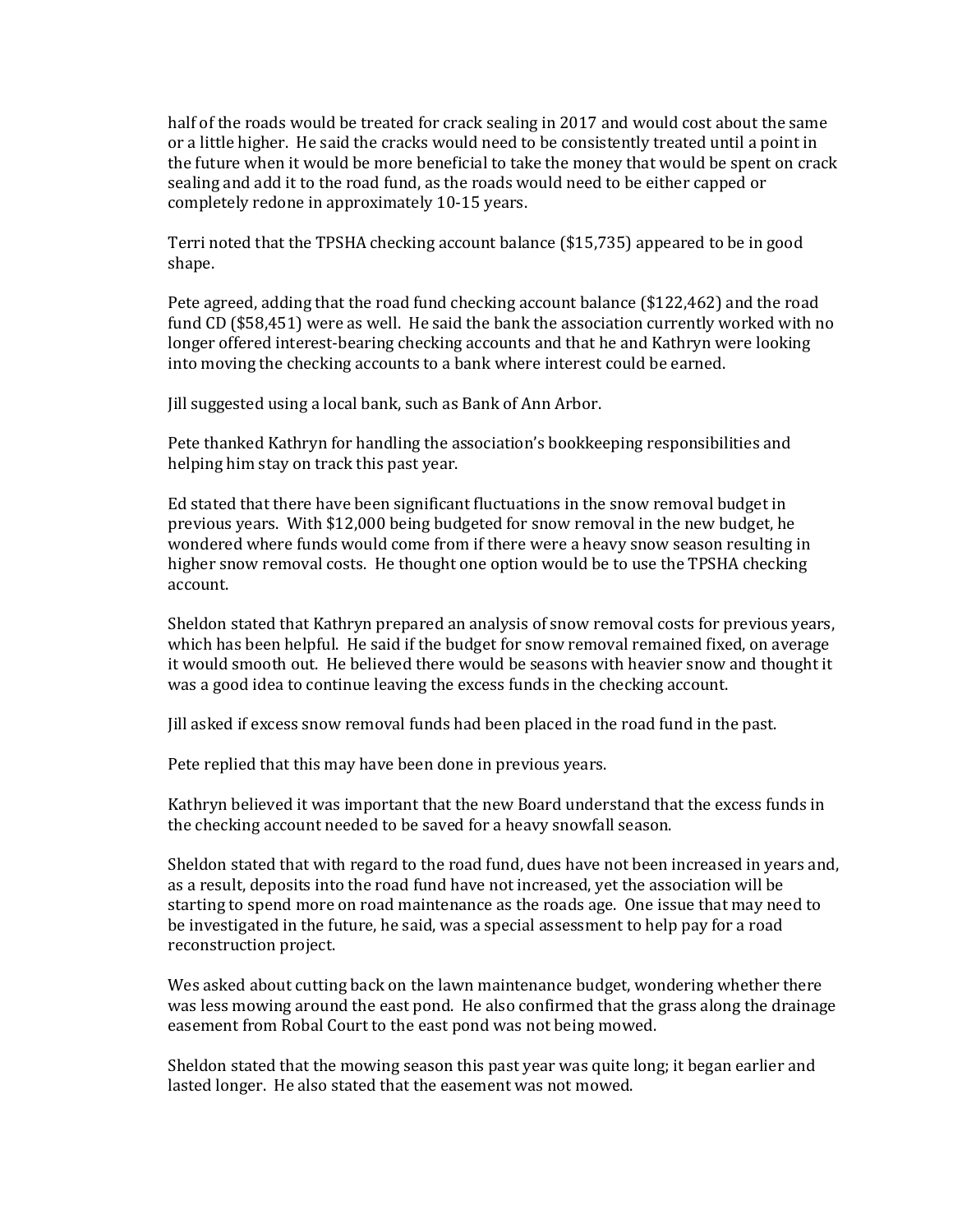#### d. Maintenance Report

John reported on neighborhood maintenance this past year. He said Lee's Outdoor Services continued with lawn maintenance and DK Services has been doing a good job in its second year of snow removal. Following the large snowfall in December, DK Services was interested in feedback and John suggested that they drive throughout the neighborhood each time a plow was completed to make sure they did not miss anything. He was pleased with the work they have been doing, he said, stating that they have been very responsive. He stated that Blue Water Aquatics was still providing regular pond maintenance and that they have been contracted for the phragmites removal, which would be a two-year process. He said the phragmites removal would occur on both ponds and would include the grasses around residents' yards.

Wes expressed concern about how difficult it is to access the east pond because of the growth around it and wondered if areas could be cleared so people could fish. He said it used to be a great place for families to fish, but not any longer because of the overgrowth.

John stated that the phragmites would be removed around the east pond, but the contract did not include the woody growth.

Terri recalled that a couple of years ago during a neighborhood clean-up, homeowners spent a considerable amount of time clearing the woody growth from the west side of the east pond.

Wes wondered if he could get permission from the Board to clear a 15-yard area for fishing.

John reiterated the status update on the road crack sealing, as discussed earlier.

Jill asked if there were an estimate on how much it would cost to reconstruct the roads when needed, wondering if there would be enough money in the road fund to cover the cost.

Kris estimated the cost to be around \$320,000 about ten years from now, depending on asphalt prices. At that time, he said, the road fund should contain approximately \$280,000, leaving a deficit of about \$50,000. If a special assessment were implemented to pay for the remainder of the cost, he said, it would come to about \$1,000 per lot, which was a relatively small price to pay for two miles of brand new roads.

With regard to the west property line at the north entrance, John stated that the Board has a bid from Lodi Farms Nursery to clear the area, remove two trees (one dead and one diseased), prepare the area for planting, and plant viburnum bushes and small evergreen shrubbery. He said the area with the plantings would be mulched and the area closer to the road would be seeded with grass, which would result in an attractive border and proper sight distance.

John then reported that the spring clean-up last year was very successful, with considerable attendance and donations. He also thanked Ed Grant for all of the work he did on the fencing along Textile Road.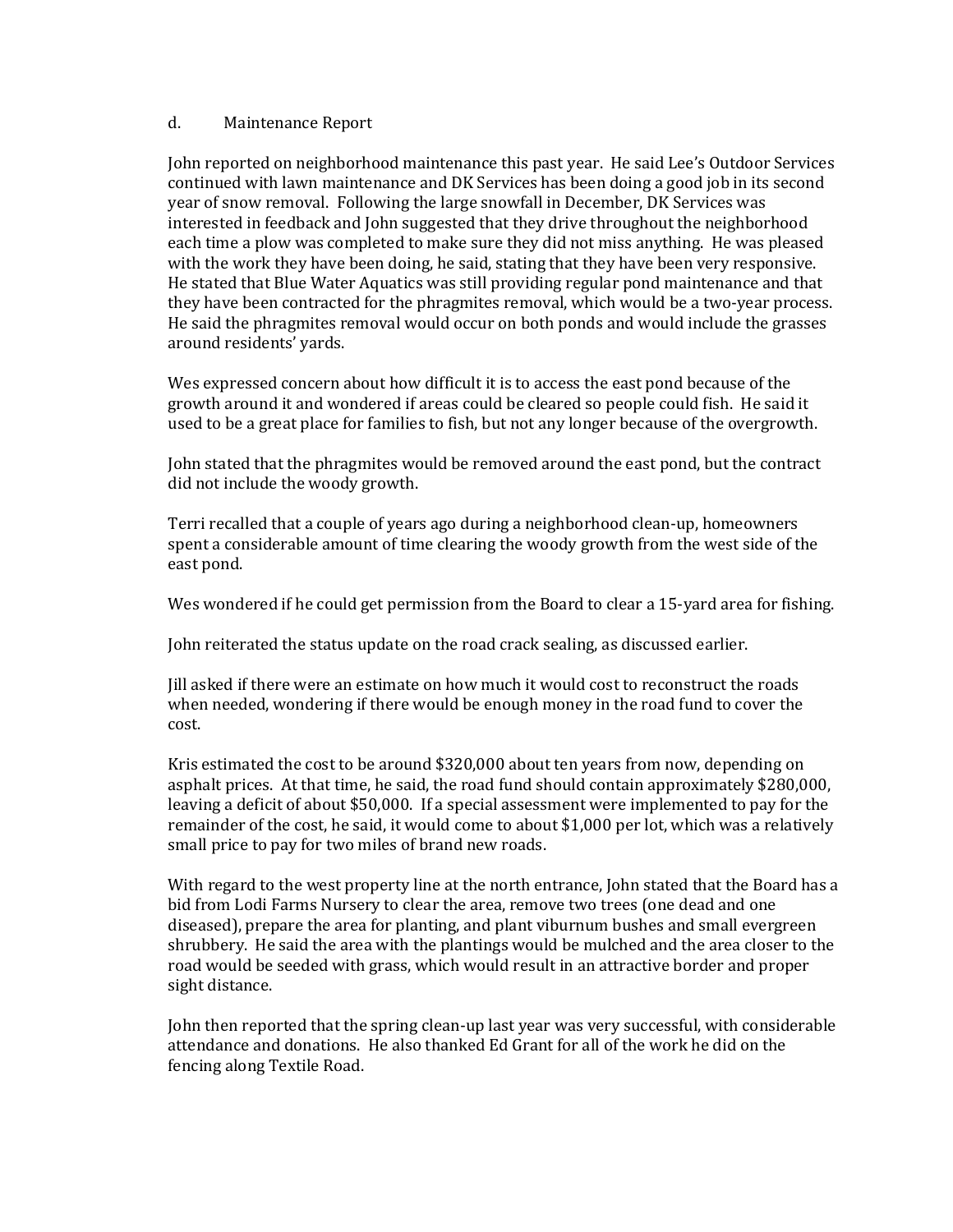Kathryn noted that there was a crabapple or other type of fruit tree on the east side of the north entrance that looked like it might need to be removed.

John said these trees were inspected and, while one of them was removed, the one Kathryn spoke of was thought to survive.

Ed asked if the snow removal company automatically applied salt on the roads or if this was done by request only. Wes asked if the company charged for salt by the application or by the amount used.

John replied that salt application was done by request only and that the contractor charged by the amount applied.

# **V. 2017 Plans/Budget**

Pete explained the 2017 budget, noting that the proposed operating expenses were equal to the proposed operating revenue. With regard to expenses, he said, the electric bill has been reduced because of the LED lighting, the grounds maintenance budget is higher because of the work that was going to be done at the north entrance, and the pond maintenance budget was higher because of the work needed to remove the phragmites.

Kris noted that there was a brief discussion at last year's annual meeting about the need to create a proactive plan to manage the surplus that tends to grow in the checking account. Perhaps one idea was to keep a specific percentage in the checking account and transfer a specific percentage to the road fund, which he raised for future Board consideration.

Moved by Eileen, seconded by Janice, to approve the 2017 budget. Motion carried unanimously.

# **VI. 2017 TPSHA Board Nominations and Approval**

Sheldon reported that there were two openings on the Board, as his and Laurie's terms were completed at the end of 2016. He opened the floor for Board volunteers and/or nominations.

Terri Hutter volunteered to serve a term.

Following no further volunteers/nominations, Laurie said she would serve another year.

Moved by Janice, seconded by Jill, to appoint Terri Hutter as new Board member and Laurie Foondle as returning Board member. Motion carried unanimously.

#### **VII. Open Floor**

Ed thought it would be convenient if one email address for people to use to contact the Board, which would be received by all Board members, were added to the TPSHA website. He also suggested that for future annual meetings, it would be helpful to send the budget information to residents in advance of the meeting. Finally, he wondered if the Board would consider hanging wreaths on the pillars at each entrance during the holiday season.